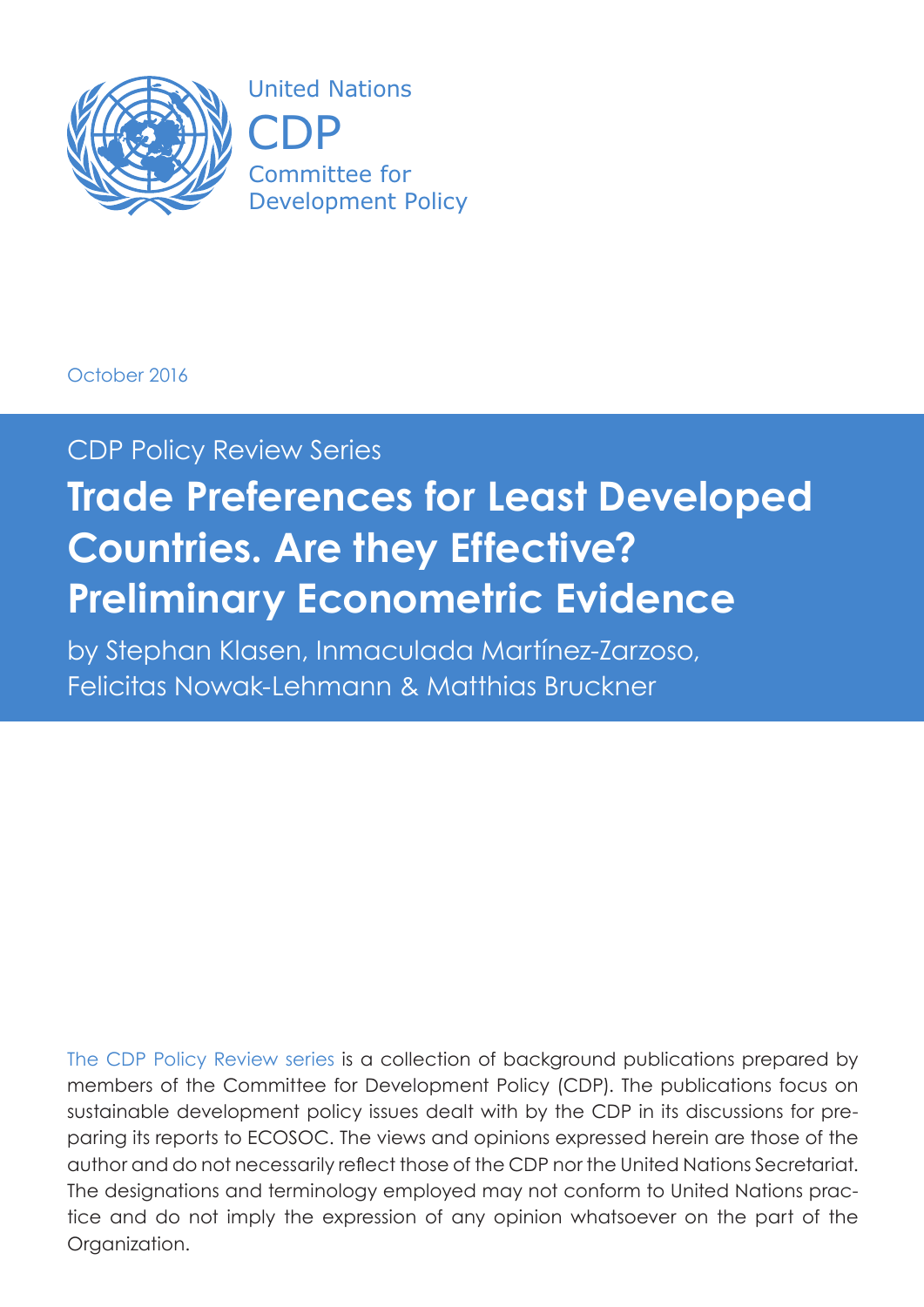## **Trade Preferences for Least Developed Countries. Are they Effective? Preliminary Econometric Evidence \***

*Stephan Klasen, Inmaculada Martínez-Zarzoso, Felicitas Nowak-Lehmann & Matthias Bruckner*

#### **Introduction**

Trade preferences for developing countries have been granted by most industrialized countries (ICs) since the early 1970s. They have been covered by international trade law and have been described in the enabling clause of the General Agreement on Tariffs and Trade (GATT) in 1979, as part of the Tokyo Round of the GATT. These unilateral trade preferences have become known as the Generalized System of Preferences (GSP). GSP allows developed countries (ICs) to apply different tariffs between different categories of trading partners (e.g. developing (DCs) and least developed countries (LDCs)) without violating Article I of the GATT which requires non-discriminatory and equal (most favoured nations (MFN)) treatment of trading partners.

Trade preferences (TP) under the GSP programme are granted not only by the socalled QUAD countries, namely the European Union (EU), the US, Japan and Canada but also by Australia, New Zealand, Norway, among others.<sup>1</sup> Whereas general GSP preferences are open to most developing countries, these schemes typically have more generous subschemes exclusively for LDCs. These LDC schemes have been introduced since the early 2000s as a response to the call on developed countries to provide duty and quota free access to LDCs. In addition to general GSP preferences and LDC preferences, many developed countries also provide preferences to other groups of developing countries, either within the GSP or as separate schemes.

<sup>\*</sup> This paper was used as background material for the discussion on the theme Expanding productive capacity for achieving the sustainable development goals during the Plenary of the Committee for Development Policy, in March 2016.

<sup>1</sup> For a complete list see http://ptadb.wto.org/ptaList.aspx.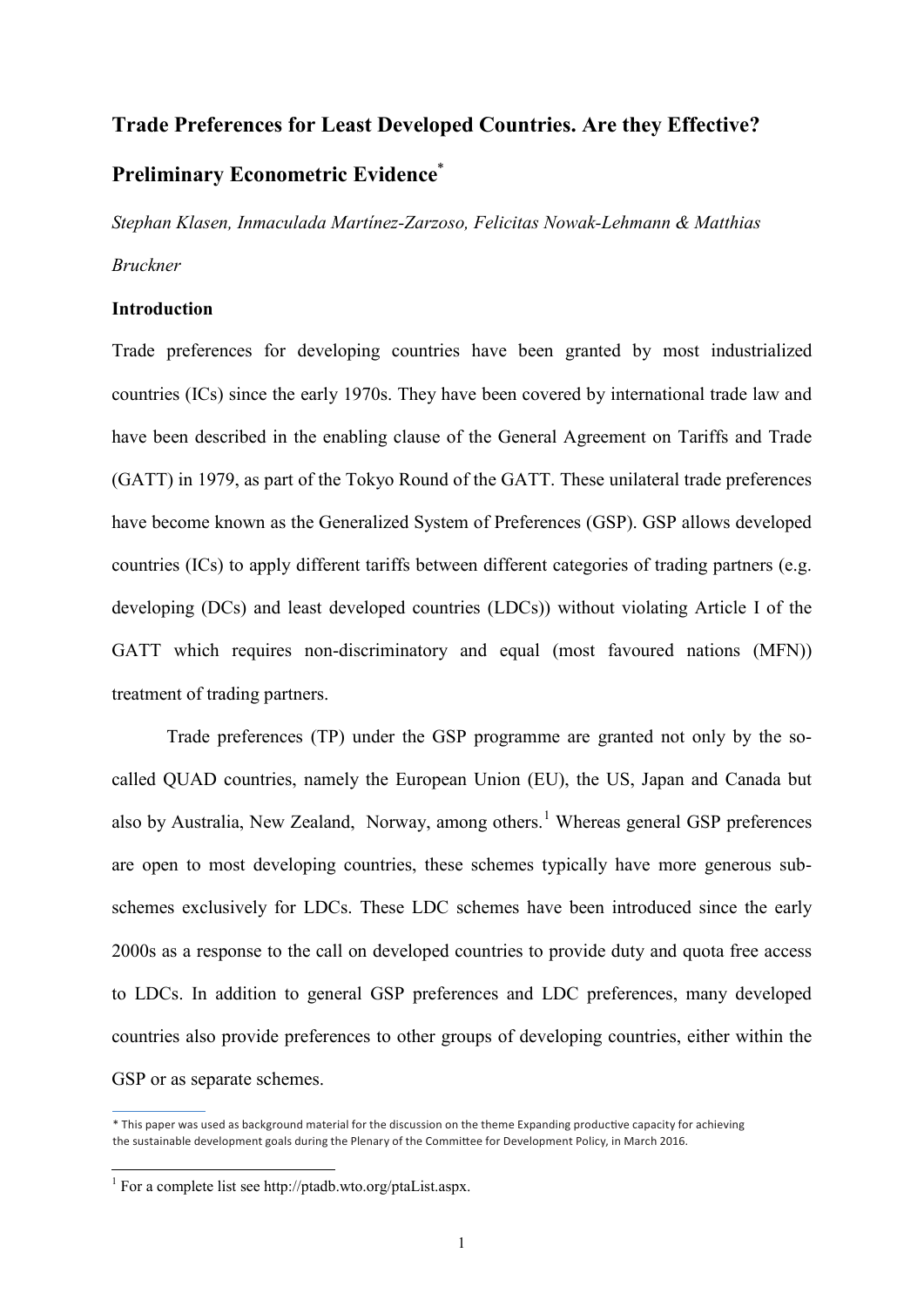For example, whereas the *EU* offers the "Everything but Arms" (EBA) initiative with 'zero' tariff for LDCs covering all products except for arms and ammunition, It also offers the slightly less preferential GSP+ tariff for vulnerable countries, which respect human rights and other international conventions. The United States (USA) system also works through different schemes in addition to the general GSP scheme and its LDC sub-scheme: The African Growth and Opportunity Act (AGOA), the Caribbean Basin Trade Partnership Act (CBTPA) and the Andean Trade Preferences Act, which includes Bolivia, Colombia, Ecuador and Peru. Duty-free access is excluded for oil, certain textiles and apparel and some leather products under the overall USA-GSP including the LDC sub-scheme. Under AGOA, footwear, luggage, handbags, watches and flatware can be exported duty-free to the US since December 2000 subject to specific certification on rules of origins. Textiles can be exported duty-free but not quota free to the United States. Apart from the Generalized Preferential Tariff (GPT), Canada offers two further non-reciprocal regimes: the Commonwealth Caribbean Countries tariff (CCCT) and the Least Developed Country Tariff (LDCT). The Japanese GSP system comprises a positive list of agricultural items that are eligible for GSP, and a negative list of industrial goods that are ineligible. All the textile and clothing products from LDCs are duty free and quota free (DFQF) since 2001 in Japan. It is noteworthy that Japan has adopted a graduation policy, whereby a particular country can lose its GSP benefits for a specific product when the beneficiary is considered as internationally competitive and have in fact withdrawn benefits as countries have graduated from LDC status<sup>[2](#page-2-0)</sup>. Hence, GSP preferences can be withdrawn, suspended or limited vis-à-vis countries and products. The Japanese system provides for duty-free as well as reduced-duty access under GSP.

In recent years trade preferences to LDCs given by emerging countries, such as China, Chile, Brazil, India, Republic of Korea, Thailand and Turkey have received more attention as

<span id="page-2-0"></span> $2$  Other developed countries also apply some graduation rules. For instance, the EU standard GSP and GSP+ are subject to income and product graduation (Stevens et al, 2011).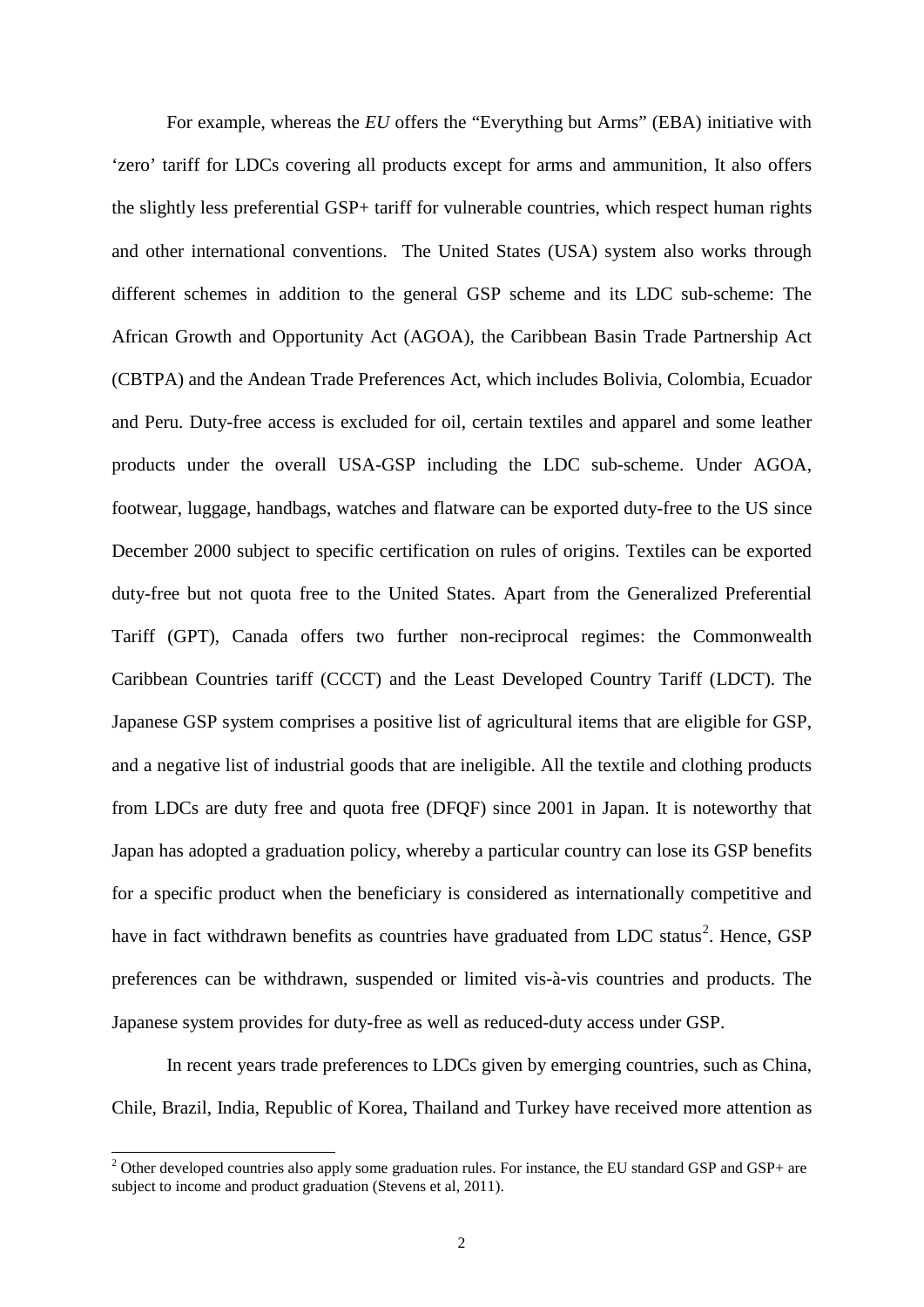$DCs'$  and  $LDCs'$  trade with emerging countries is quite substantial.<sup>[3](#page-3-0)</sup> These preferences are a response to the call on developing countries in the position to do so to also grant duty and quota free access to LDCs. In addition, some developing countries accord preferences to LDCs within regional trade agreements. Moreover, a group of developing countries signed in 1988 the Global System of Trade Preferences (GSTP) and 42 of the 77 signatory countries have been exchanging concessions since its entry into force in  $1989<sup>4</sup>$  $1989<sup>4</sup>$  $1989<sup>4</sup>$ .

Looking at the possibility of further tariff cuts granted by emerging economies and the potential trade increase between them and the LDCs, it could be expected that LDCs would benefit a great deal from emerging countries' tariff concessions.

In this research we aim at examining the impact of *developed countries' trade preferences* on developing countries' exports focusing on the effectiveness of the trade preference schemes of EU, US, Canada, Japan, Australia, New Zealand, Norway, the Russian Federation and Turkey. We also analyse whether it is worthwhile for a developing country to have the official LDC status or whether being "off-list" does not have any impact for their exports. Clearly, the group of LDCs is very heterogeneous, including countries who mainly export goods that are already duty free at the MFN-level, and others that could benefit from trade preferences by joining schemes such as GSP+. Further research will be devoted to studying the impact of *emerging countries' trade preferences* on developing countries' exports.

#### **Literature**

Econometric evidence on the role of trade preferences for developing countries' export trade is still scarce and the findings so far are mixed. Studies examining the impact of trade preference schemes on DCs' aggregate exports use in many cases trade preference indicators (TPs), i. e. dummies that indicate whether a trade preference system is at work or

 <sup>3</sup> For a complete list see http://ptadb.wto.org/ptaList.aspx.

<span id="page-3-1"></span><span id="page-3-0"></span><sup>&</sup>lt;sup>4</sup> A list of tariff concessions by country can be found in: http://unctad.org/en/Docs/ditcmisc57\_en.pdf.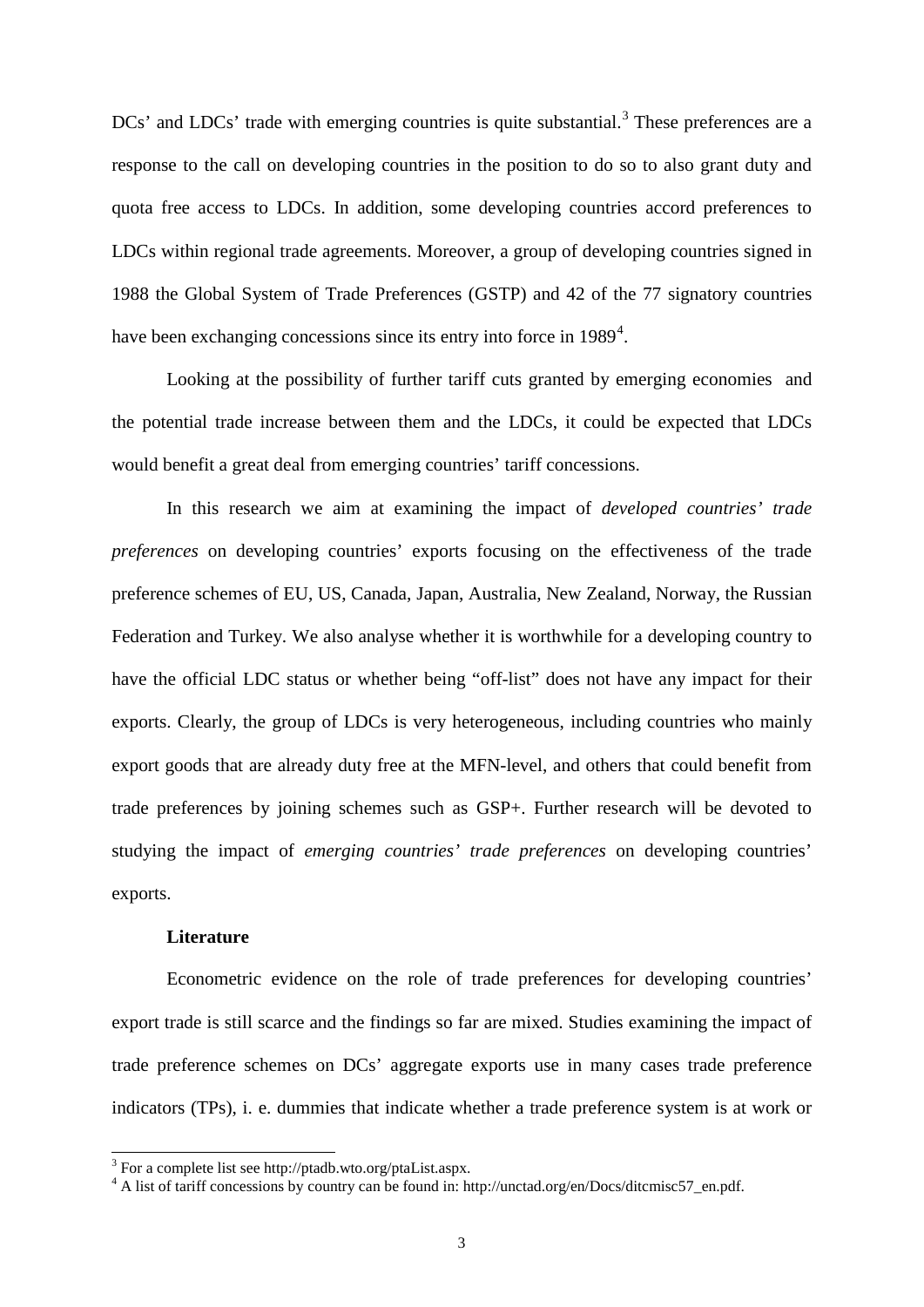not. As preferential tariffs vary widely among products, it would be hard to come up with a reliable measure of the average preferential tariff. The papers of Herz & Wagner (2011) and Gil-Pareja et al. (2014) belong to this category: they examine a number of trade preference schemes and use the trade preference dummies as target variables.

Herz and Wagner (2011) analyze 184 countries over the period 1953-2006 with annual data. As to the estimation method they mainly<sup>[5](#page-4-0)</sup> use Pseudo Poisson Maximum Likelihood (PPML) estimation with time dummies (year-fixed effects) and country-pair (dyadic) dummies. The overall results obtained by estimating a gravity model of trade point to an export hampering effect of trade preferences. More specifically, the authors claim that trade preferences (GSP scheme) are associated with 4% lower DCs exports on average. As to the dynamics of trade preferences, the impact of trade preferences on DCs' exports is positive and significant only if the scheme exists for less than 10 years, but is negative and significant for trade relations lasting up to two decades (medium to long run). Herz and Wagner claim that the preference granting countries benefit in the short run since GSP receiving countries import intermediate inputs mainly from the GSP granting country, supposedly due to recipient country's goodwill or improved relations. They also emphasize that trade preferences seem to have distortive effects in DCs in the long run when strict or complicated rules of origin lead DCs to export under most favoured nation (MFN) tariffs rather than under GSP preferences.

In contrast to these findings, Gil-Pareja et al. (2014) provide evidence of an export promoting effect of trade preferences for DCs. They use a sample of 177 countries and a time period spanning from 1960 to 2008. They usually include country-year-fixed effects for exporters and importers (in the LS version) and country-pair (dyadic) effects (in all versions). In order to reduce the amount of dummy variables they use data every 4 years. Utilizing LS,

<span id="page-4-0"></span> <sup>5</sup> They also show robustness checks with fixed effects OLS (country-pair fixed effects) and year dummies.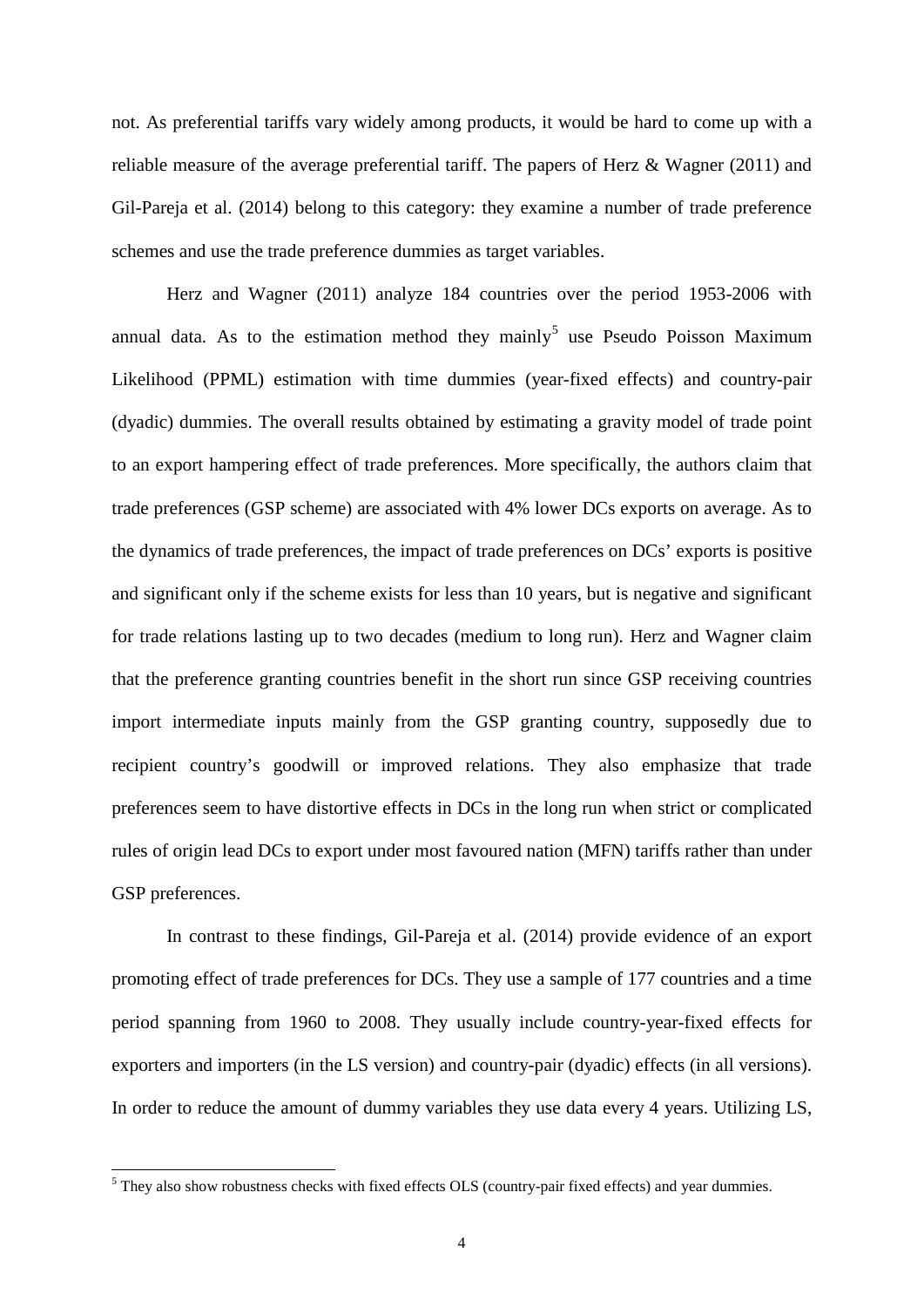they compute positive and significant average effects of trade preferences, ranging from a cumulative impact of 26% after 4 years to 88% after 8 years. They find an impact of 91% when running a regression covering the short run (a regression in first differences (FDregression)). Using a Heckman approach they compute an impact of trade preferences of 39% and using PPML they find an impact of trade preferences on DCs' export of 27%.

Thelle et al. (2015) look exclusively at the *EU* trade preference scheme using 176 countries (of which 133 DCs and 43 either OECD or high income oil-exporting countries) and 3,408 products over a period of 18 years (1995-2012). They use three different trade preference (TP) measures: (i) tariff margins ( $t^{MFN}$ -  $t^{TP}$ ), (ii) preference ratios (1- $t^{TP}/t^{MFN}$ ), and (iii) existence of trade preferences (a dummy variable that takes the value one if a trade preference scheme exists). In line with the Gil-Pareja results, Thelle et al. (2015) find that on average trade preferences granted by EU countries significantly boost developing countries' exports. In particular, they find that enjoying trade preferences boosts DCs' exports by about 6 % cumulative over the period (impact of the preference dummy), that a 100% elimination of tariffs (the preferential tariff becomes 0%) would also increase exports of all products by 6 % on average and that a 1% increase in the tariff margin would increase DCs' exports by about 0.3%.

Frazer and van Biesebroeck (2010) examine the *AGOA scheme*, the US trade preference scheme for African countries, using data for 1998-2006 on 207 countries and 5,120 products (6-digit). They find a strong positive and significant impact of AGOA on US imports from AGOA countries. Receiving AGOA treatment increases US imports on average by 13% cumulative. Imports of apparel, agricultural goods, minerals, petroleum and manufacturing products increase by 42%, 8%, 16.6%, 73.5% and 14.6% respectively. Finally, Ito (2013) evaluates the impact on LDCs of duty free quota free (DFQF) access granted by Japan. Japan began granting LDCs DFQF access in 2000, and accelerated the policy after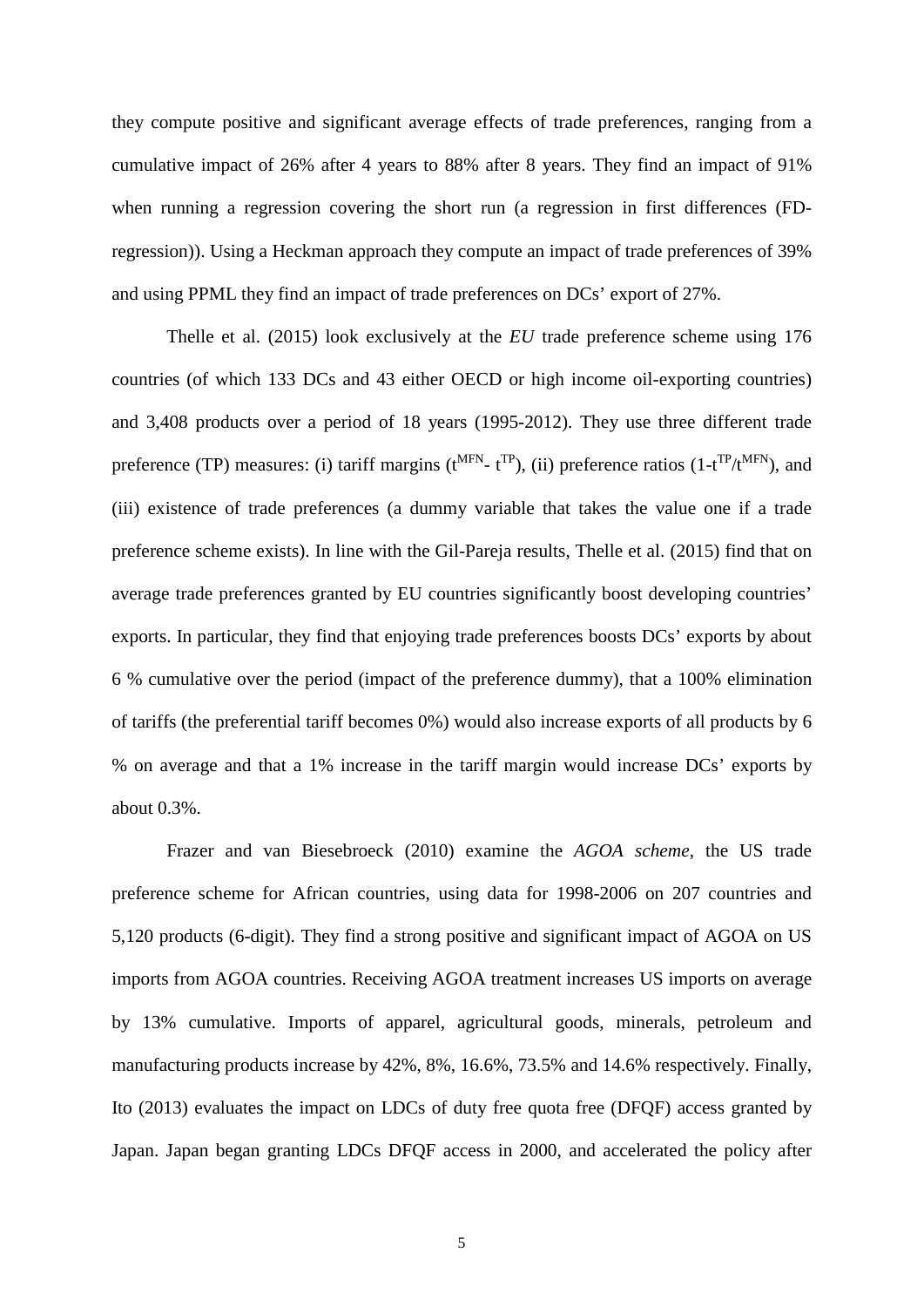2005. Ito finds that in general the LDCs did not benefit from DFQF access to the Japanese market. The tariff lines which were granted zero tariffs and substantial preference margins over non-LDC countries were not imported into Japan, although total imports from the LDCs to Japan were increasing. Ito interprets these negative results as suggestive that tariff barriers are small obstacles for trade relative to the challenges posed by infrastructure, non-tariff barriers, distance, or cultural differences.<sup>[6](#page-6-0)</sup>

#### **Measuring the impact of trade preferences**

The investigation we present here evaluates the *impact of developed countries' trade preferences on DCs' aggregated exports to developed and developing countries*.

In a first step we will look more closely at developing countries in general and LDCs in particular and at the impact of GSP preferences on DCs' and LDCs' exports.

In a second step, the impact of trade preferences will be evaluated for different DC country groups: LDCs (official LDCs), African, Caribbean and Pacific (ACP) countries (they have some overlap with the LDCs due to the African sub-group), EBA (LDC) countries, GSP+ countries, AGOA countries (they have some overlap with the LDCs and the ACP countries) and Caribbean Basin Initiative (CBI) countries; and Andean Pact (AP) countries. The impact is also differentiated according to destination countries (industrialized countries such as the EU, US, Canada, Japan, Australia, New Zealand, Norway, Russian Federation and Turkey.

In a third step the official LDCs will be compared to a control group of developing countries that share very similar characteristics with LDCs. Comparing LDCs to similar countries should allow for better estimates for the impact of trade preferences on exports than comparing LDCs to all other developing countries, some of which are already quite advanced in their development. Countries are included in the LDC list if they are below thresholds

<span id="page-6-0"></span> $<sup>6</sup>$  As cited in Harrison (2014).</sup>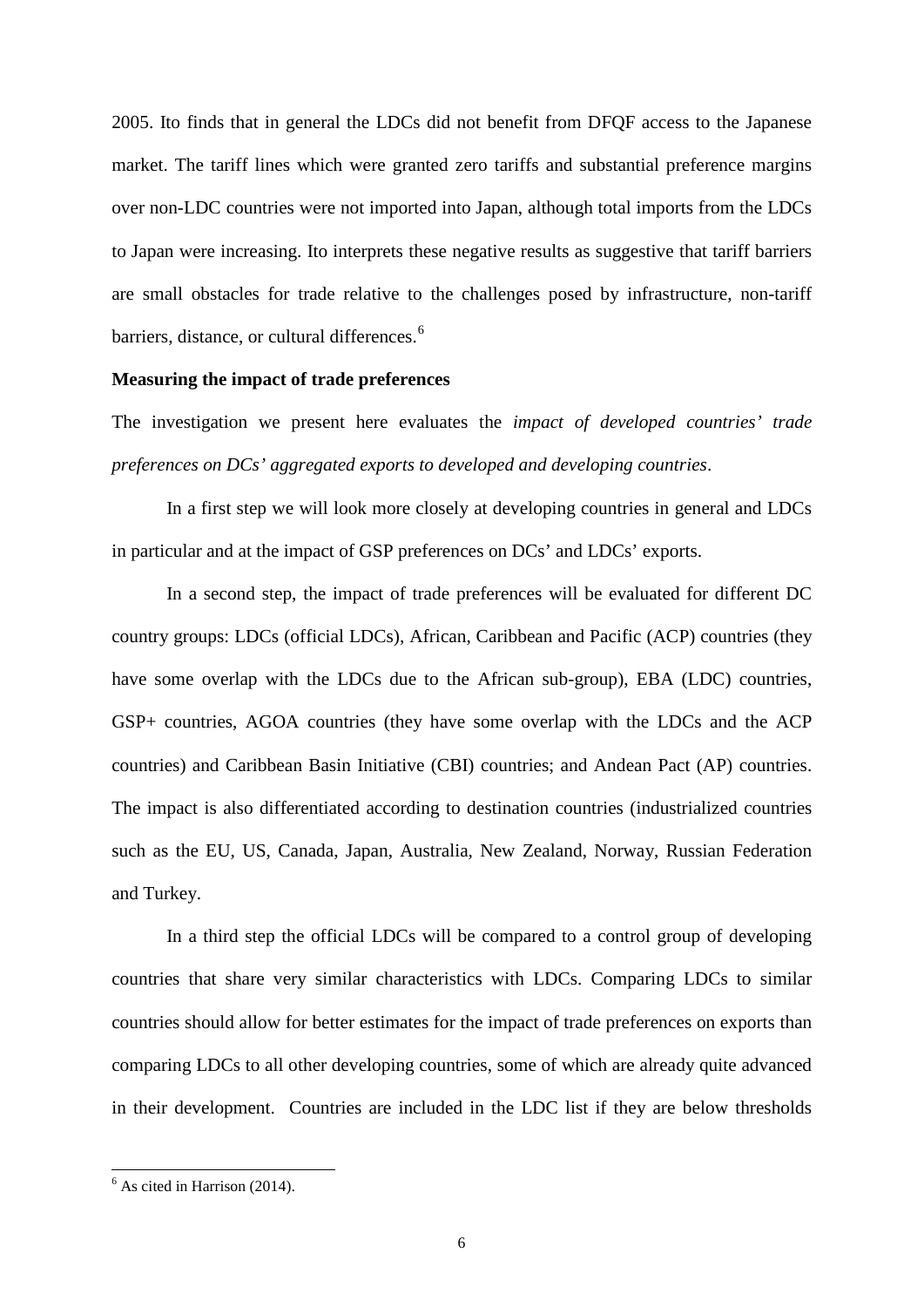related to three criteria: per capita income, human assets, and economic vulnerability. For inclusion, all three criteria have to be met. For graduation, countries have to surpass criteria thresholds that are higher than those used for inclusion. Moreover, they have to surpass the thresholds in two criteria, though one criterion is sufficient if the per capita income is more than twice the regular threshold. The asymmetry between inclusion and graduation rules is intended to ensure that countries do not fall back into the LDC list after graduation. However, the asymmetry implies that LDC status is history dependent, as it depends not only on the current development situation but in some cases also on whether a country met the criteria in the past. Countries may have very similar development characteristics as measured by the LDC criteria, but some countries are LDCs (because they were included in the past and, while not anymore eligible for inclusion, not yet qualify for graduation) and others are not (because they did not meet inclusion criteria in the past or refused to join the list This feature of the LDC category allows to identify our control group. In the following, we will only include such off-list countries that would, if they were on the list today, not be eligible for graduation, making them a perfect comparator group. With this distinction, at this stage we will run a diff-in-diff analysis to see whether the official LDC status benefits the LDCs in terms of larger exports.

#### **The augmented gravity model of trade and the trade preference-export link**

We study the trade preference-export relationship within the framework of the gravity model of trade, which theoretical foundations have been developed in the past three decades by Anderson (1979), Bergstrand (1985, 1989 and 1990), Helpman (1987), Deardorff (1998), Feenstra et al. (2001), Anderson and van Wincoop 2003, Feenstra (2004), Haveman and Hummels (2004) and Redding and Venables (2004).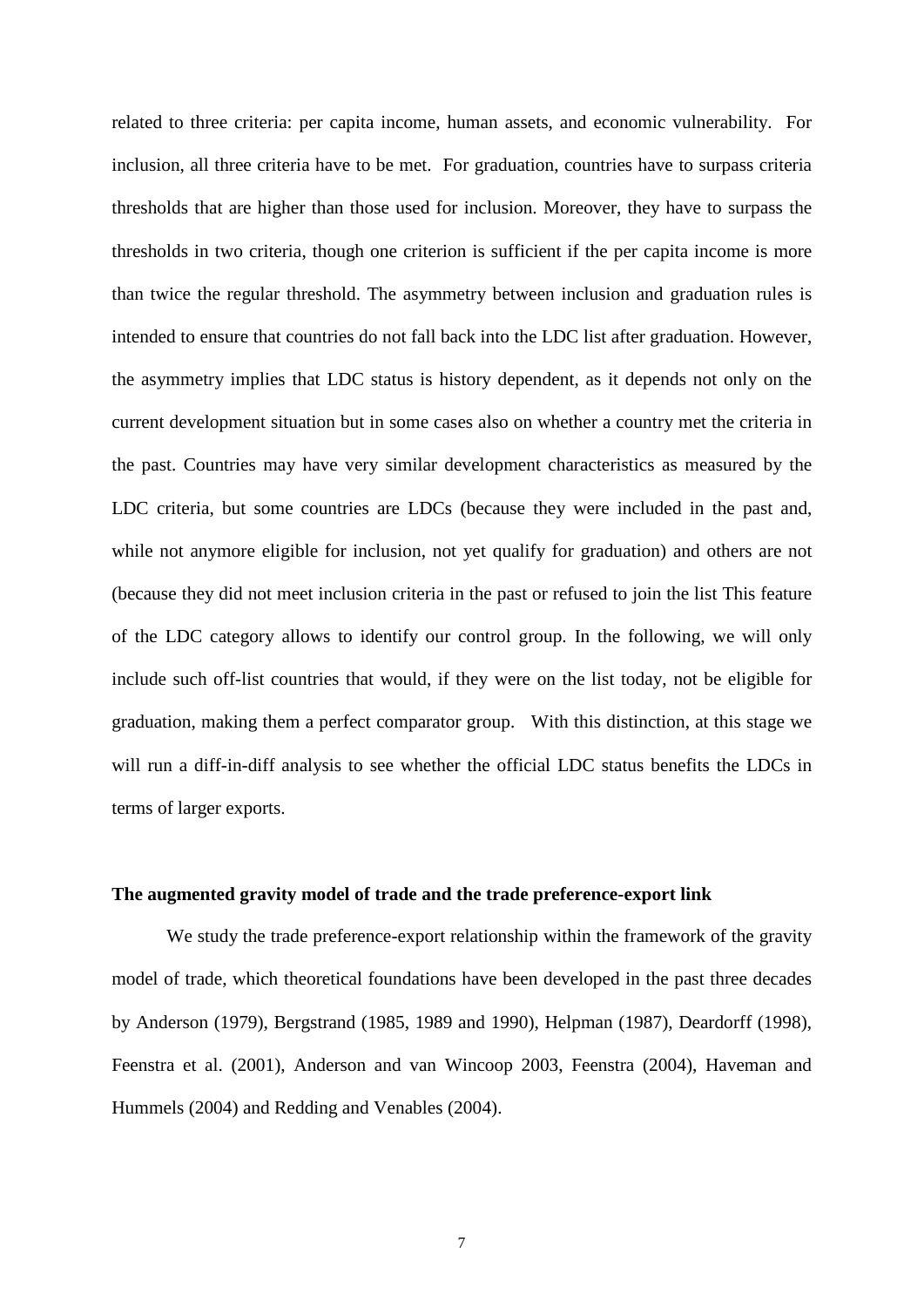Using the gravity model of trade we are able to evaluate and quantify the impact of trade preferences on bilateral exports controlling for a variety of factors related to the business cycle, the level of development, the country size etc. Anderson and van Wincoop (AvW) (2003) contributed to this literature by deriving trade costs from the gravity model and by suggesting how to model not only bilateral trade costs but also trade costs from third countries which clearly influence bilateral trade costs. These costs are called "multilateral resistance terms" (MRTs) and are very important determinants of exports and imports. The AvW model with "multilateral resistance terms" has been extended to applications explicitly involving developed and less developed countries by Nelson and Juhasz Silva (2012).

In our analysis we use the usual control variables of the gravity model and augment the model with variables that indicate whether a specific country is a "LDC" or "similar to a LDC but not on the official LDC list". We also include controls that signal whether a country enjoys a *particular GSP status.*

The most important difference in regard to previous studies is our endeavour to include the LDC status specifically in the analysis and to study the link between trade preferences and bilateral trade more rigorously, by accounting for time-varying and timeinvariant country characteristics, country-pair heterogeneity and the omitted variable problem. And we are particularly careful in comparing LDCs to comparable non-LDCs based on the procedure described above. We account for unobservable characteristics by utilising (i) country-time-specific effects (exporter-time and importer-time dummies) and (ii) countrypair fixed effects (dyadic effects). The dyadic effects contain not only the information inherent in the country-specific characteristics (and are therefore redundant with the timeinvariant exporter and importer dummies that are sometimes used to proxy for MRT), but also include information with respect to the importance of bilateral ties between exporters and importers that do not change over time.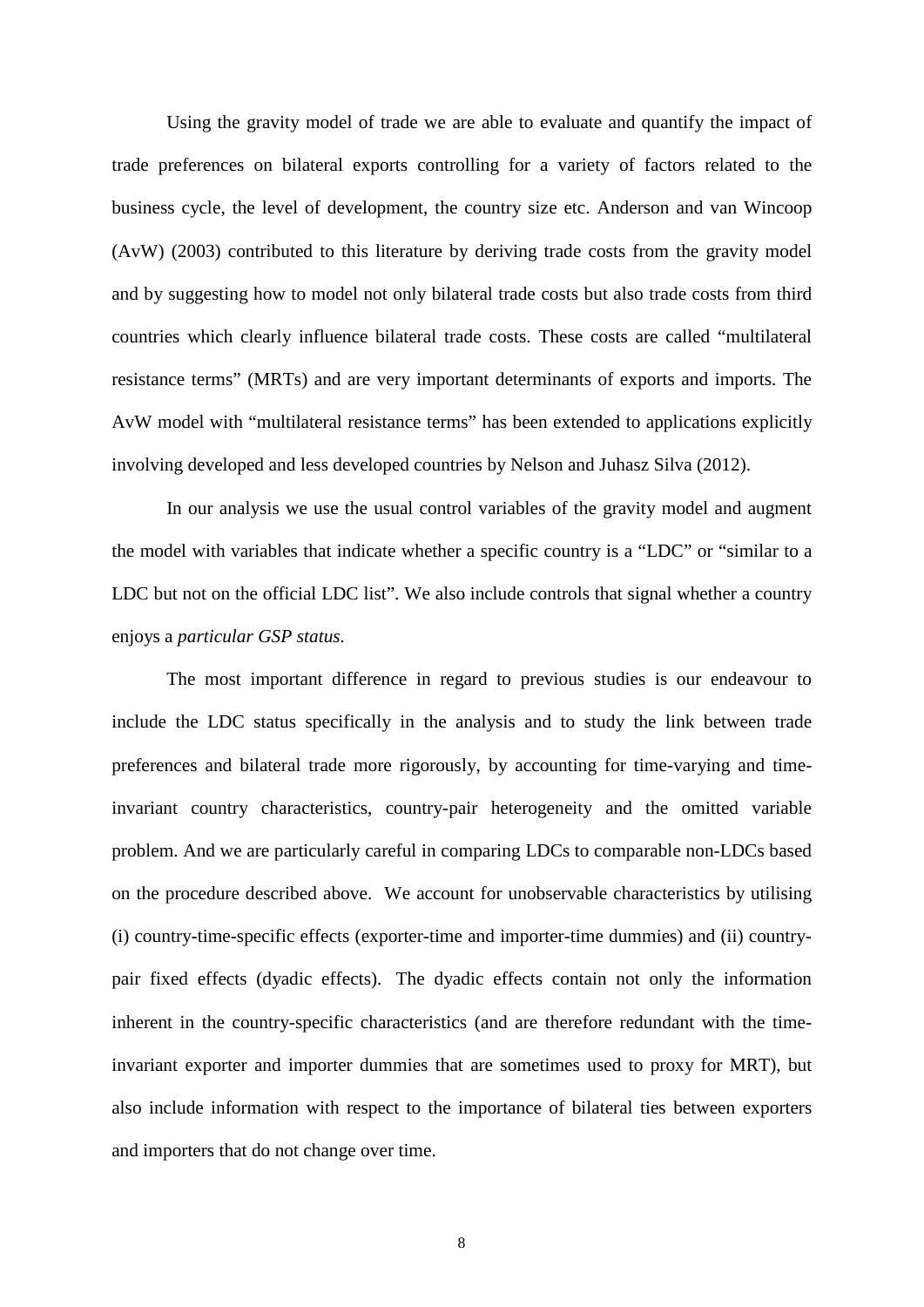Given that trade preferences vary over time, with our estimation strategy we are able to identify the effect of the within variation of trade preferences on trade over time for each pair of countries. Hence, our first and main contribution is to assure that changes in recipients' bilateral exports can in fact be traced back to changes in trade preferences. This is achieved by accounting for the role played by unobservable/unquantifiable characteristics that affect exporters, importers or exporter-importer relations (bilateral relations). These bilateral relations can be more or less visible and form the foundation of or become the catalyst for trade. Trade preferences can enhance bilateral trade not only through reduced tariffs and a removal of non-tariff trade barriers, but also through the creation of better customer relations and they can also be accompanied by stricter rules of origin. We account for the omitted variable problem by utilizing country-year-fixed effects with robust standard errors.

#### **Variables and main results**

According to the underlying theory of the gravity model, trade between two countries is explained by nominal incomes and the populations of the trading countries, by the distance between the economic centres of the exporter and importer and by a number of trade impediment and facilitation variables. Dummy variables such as distance, common border, former colony, common language, free trade agreements, common currency and the like are generally used as proxies for these factors. In order to study the impact of trade preferences on exports, we do include trade preferences (TP) as well and concentrate on their developmental effectiveness analyzing in particular their impact on least developed countries' exports.

The model is estimated for data on about 192 countries (for 184 of them data on GSP schemes are available) over the period from 1973 to 2009. In a first and second step we estimate the model for the whole sample of countries and for given GSP granting countries.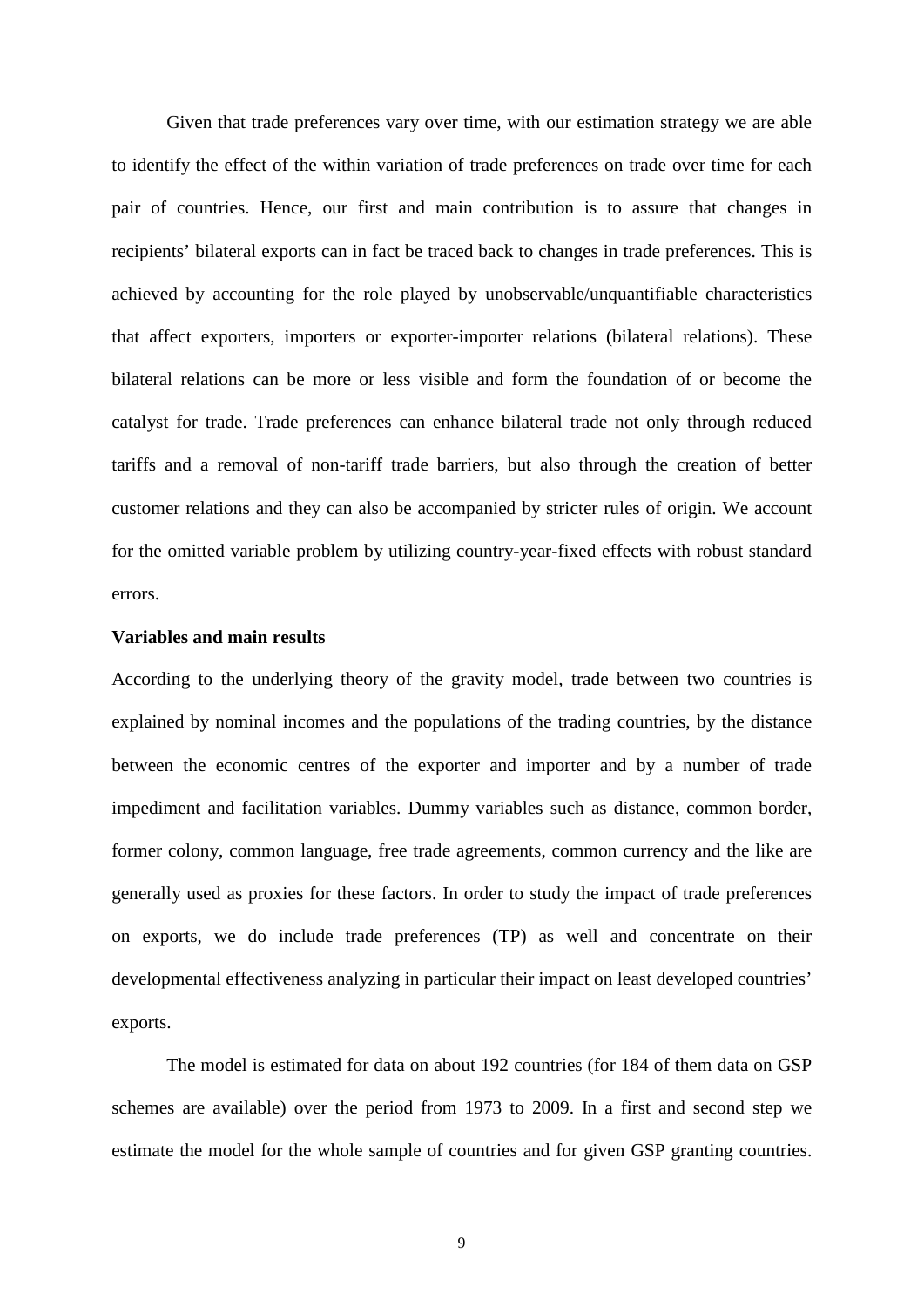The first step estimations show that the fact that an exporting country belongs to the LDC group (the control group are non-LDCs developing countries) has a positive and significant impact of 0.26 on its exports, increasing exports by about  $30\%$  [ $(exp(0.26)-1)*100\%$ ]. This effect measures mainly the before-and-after impact of the LDC status versus the non-LDC status and is basically a cumulative effect. In the second step estimations look more closely at specific trade preference regimes. In particular, different granters of trade preferences are considered: Canada, USA, Australia, New Zealand, Japan, the EU, Russia, Norway and Turkey. We find that only Canada's, Australia's and EU's trade preference systems have a positive and significant impact on LDCs' exports. Their corresponding GSPs increase exports to Canada by 75%  $[(exp(0.56)-1)*100%]$ , to Australia by 38%  $[(exp(0.32)-1)*100%]$  and to the EU by  $14\%$  [ $(exp(0.13)-1)*100\%$ ]. In contrast, the trade preferences granted by all other above-mentioned preference-granters (US, New Zealand, Japan, Russia, Norway and Turkey) do not show a significant impact on trade preference receiving countries' exports.

In a third step the sample is reduced to official LDCs and comparably "less-developed" countries that for different reasons are not on the list, and we focus on the differential impact of trade preferences on LDCs and "off-list" countries. Table 1 shows the list of official LDCs and the "off-list" countries (our control group).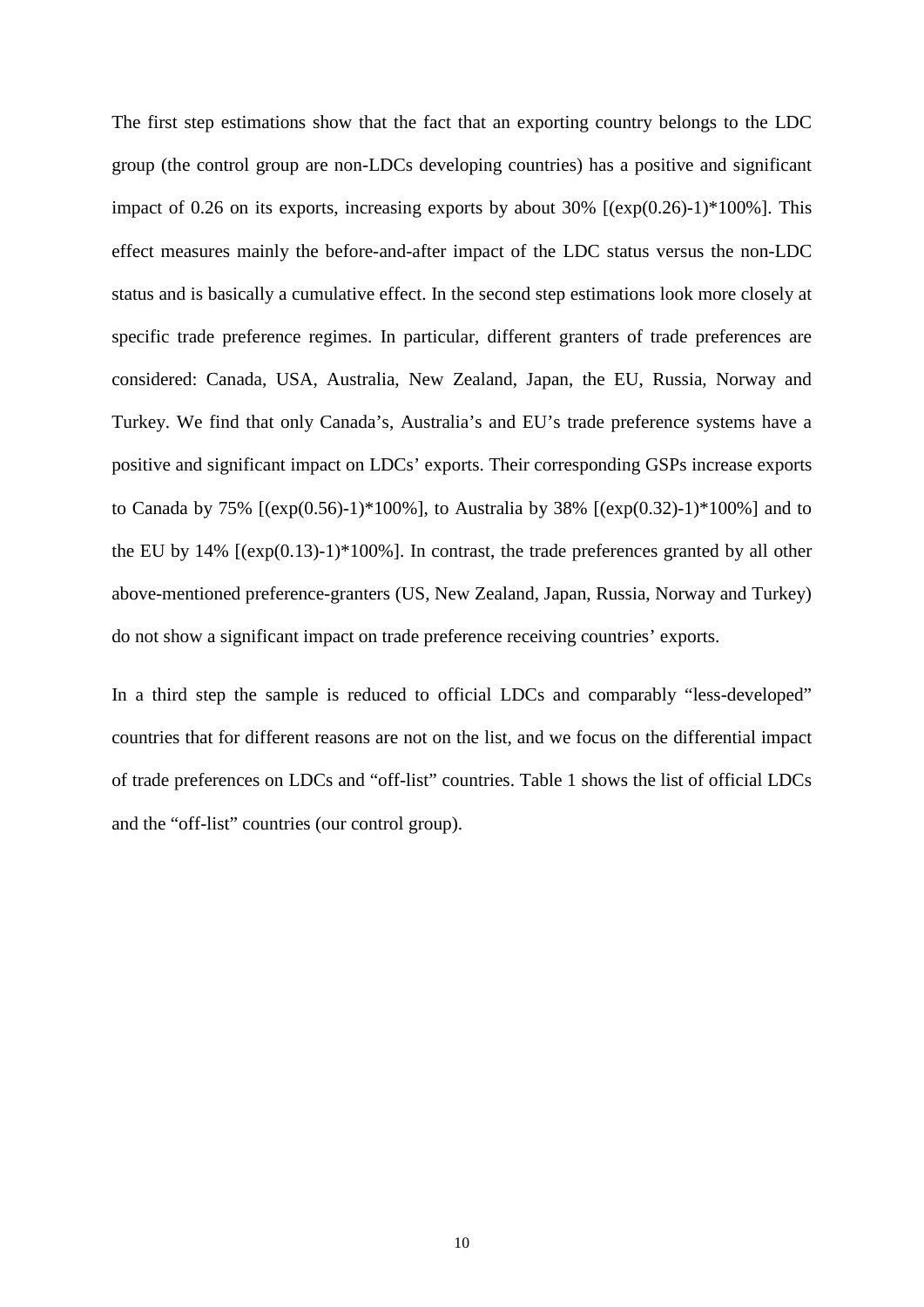| <b>LDC Country</b> | Incl. | Grad. | <b>LDC Country</b>       | Inc. | Grad. | <b>Off-list</b> |
|--------------------|-------|-------|--------------------------|------|-------|-----------------|
| Afghanistan        | 1971  |       | Madagascar               | 1991 |       | Cameroon        |
| Angola             | 1994  |       | Malawi                   | 1971 |       | Congo           |
| <b>Bangladesh</b>  | 1975  |       | Maldives                 | 1971 | 2011  | Côte d'Ivoire   |
| Benin              | 1971  |       | Mali                     | 1971 |       | Ghana           |
| Botswana           | 1971  | 1994  | Mauritania               | 1986 |       | Guyana          |
| Bhutan             | 1971  |       | Mozambique               | 1988 |       | India           |
| Burkina Faso       | 1971  |       | <b>Myanmar</b>           | 1987 |       | Iraq            |
| Burundi            | 1971  |       | <b>Nepal</b>             | 1971 |       | Kenya           |
| Cambodia           | 1991  |       | Niger                    | 1971 |       | Mongolia        |
| Cape Verde         | 1975  | 2008  | Rwanda                   | 1971 |       | Nicaragua       |
| Central African R. | 1975  |       | Samoa                    | 1971 |       | Nigeria         |
| Chad               | 1971  |       | Sao Tome and<br>Principe | 1982 |       | Pakistan        |
| Comoros            | 1975  |       | <b>Senegal</b>           | 2000 |       | Papua N. Guin.  |
| Dem. Rep. Congo*   | 1991  |       | Sierra Leone             | 1982 |       | Swaziland       |
| Diibouti           | 1982  |       | Somalia                  | 1971 |       | Viet Nam        |
| Eritrea            | 1994  |       | <b>Sudan</b>             | 1971 |       | Zimbabwe        |
| <b>Ethiopia</b>    | 1971  |       | Timor-Leste              | 2003 |       |                 |
| Gambia             | 1975  |       | <b>Togo</b>              | 1982 |       |                 |
| Guinea             | 1971  |       | Tuvalu*                  | 1986 |       |                 |
| Guinea-Bissau      | 1975  |       | <b>Uganda</b>            | 1971 |       |                 |
| Haiti              | 1971  |       | <b>Tanzania</b>          | 1971 |       |                 |
| Kiribati           | 1986  |       | Vanuatu                  | 1985 |       |                 |
| Lao P. Dem. Rep.   | 1971  |       | Yemen                    | 1975 |       |                 |
| Lesotho            | 1971  |       | Zambia                   | 1991 |       |                 |
| Liberia            | 1990  |       |                          |      |       |                 |

|  |  |  |  | Table 1. List of LDCs and control group list |
|--|--|--|--|----------------------------------------------|
|--|--|--|--|----------------------------------------------|

Note: \*no export data available. Source: UNDP. In **Bold** big exporters and countries that have diversified their exports; underlined are small islands. Source: UNDP.

The results of the third and most interesting step are shown in Table 2. We compare the export success of official LDC countries with the export success of off-list countries which are countries with a low level of income, a low level of human development and a high level of economic vulnerability but which for some reasons have not obtained the LDC status along with the various advantages it implies (lack of uncertainty, more stability and certainty associated to the preference schemes).

According to column 1 of Table 2, comparing LDCs with "off-list" countries, the former export 79% more [(exp(0.58)-1)\*100%] and also the impact of belonging to a regional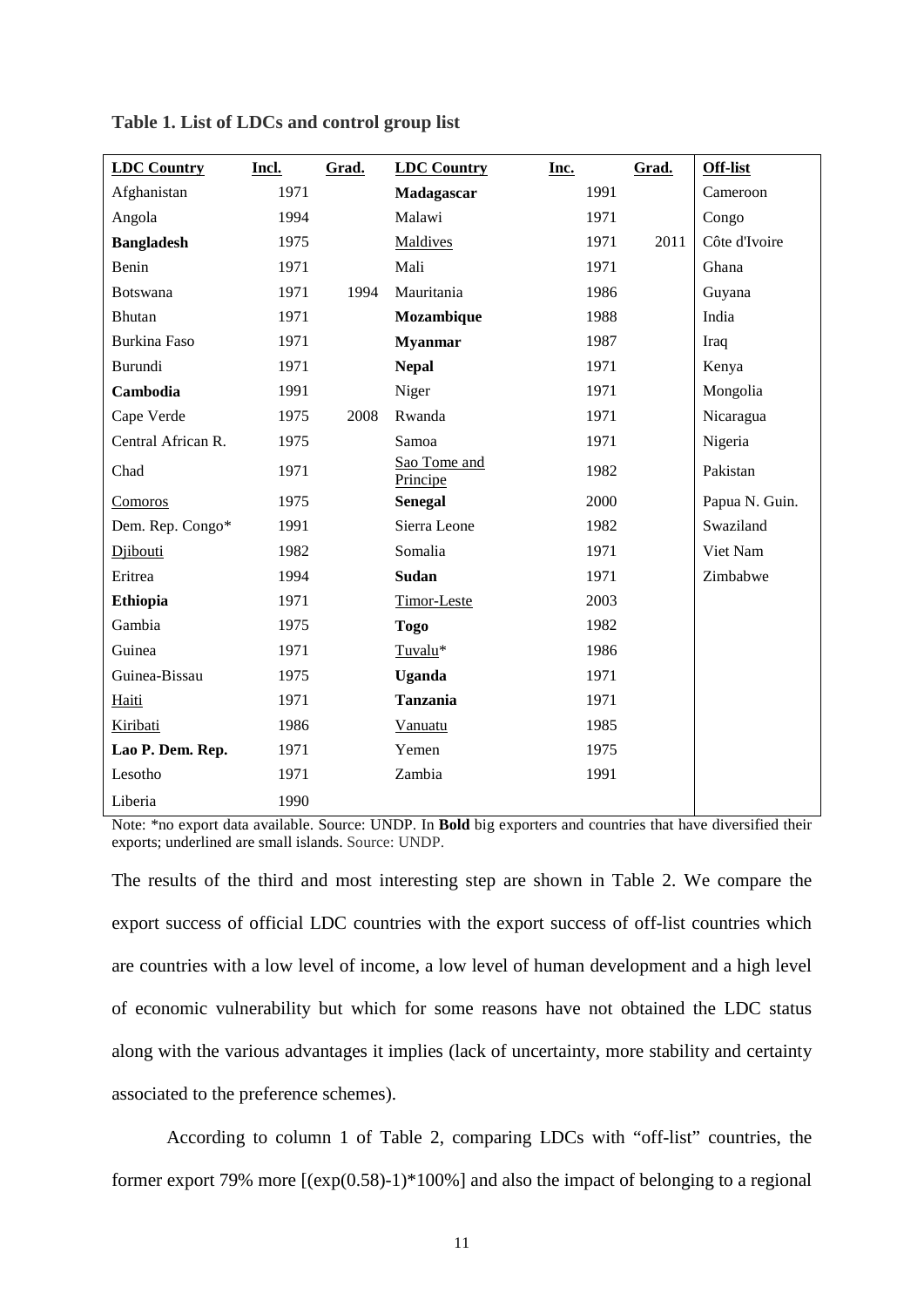trade agreement (RTA) makes a big difference: it increases exports by 166% [(exp(0.98)- 1)\*100%]. In column 2 we can observe an export increase of  $127\%$  [(exp(0.82)-1)\*100%] due to the LDC status and an additional positive export effect of 35% of receiving trade preferences from the importers. The impact of belonging to the same regional trade agreement has a positive impact of  $156\%$  [(exp(0.94)-1)\*100%].

|                                 | (1)                | (2)                |
|---------------------------------|--------------------|--------------------|
| <b>VARIABLES</b>                | <b>Total trade</b> | <b>Total trade</b> |
|                                 |                    |                    |
| LDC_exporter                    | $0.579***$         | $0.822***$         |
|                                 | [0.222]            | [0.228]            |
| <b>GSP_importer</b>             |                    | $0.297**$          |
|                                 |                    | [0.144]            |
| Ln GDP exporter                 | $0.603***$         | $0.585***$         |
|                                 | [0.0963]           | [0.0988]           |
| Ln GDP importer                 | $0.414***$         | $0.421***$         |
|                                 | [0.0829]           | [0.0864]           |
| Ln population exporter          | $-0.518$           | $-0.533$           |
|                                 | [0.476]            | [0.502]            |
| Ln population importer          | 0.0541             | 0.179              |
|                                 | [0.576]            | [0.607]            |
| Exporter is GATT member         | $0.629**$          | 0.488*             |
|                                 | [0.260]            | [0.269]            |
| Exporter is GATT member         | 0.187              | 0.150              |
|                                 | [0.211]            | [0.224]            |
| Common currency                 | 0.421              | 0.531              |
|                                 | [0.438]            | [0.328]            |
| Both are WTO members            | $-0.0208$          | 0.0988             |
|                                 | [0.225]            | [0.235]            |
| RTA membersiph                  | $0.980***$         | $0.935***$         |
|                                 | [0.130]            | [0.134]            |
| Observations                    | 33,028             | 30,361             |
| R-squared                       | 0.179              | 0.184              |
| Number of bilateral trade flows | 4,296              | 3,511              |

**Table 2. LDCs and comparable non-LDCs as exporters, all importers**

Note: Robust standard errors in brackets, \*\*\* p<0.01, \*\* p<0.05, \* p<0.1. Country-pair fixed effects and multilateral resistance terms (specified as country-time fixed effects) are included in both columns.

Summarizing, the results of Table 2 provide evidence indicating that the system of trade preferences has worked for countries belonging to the LDC scheme and hence trade preferences can be considered effective for this country group.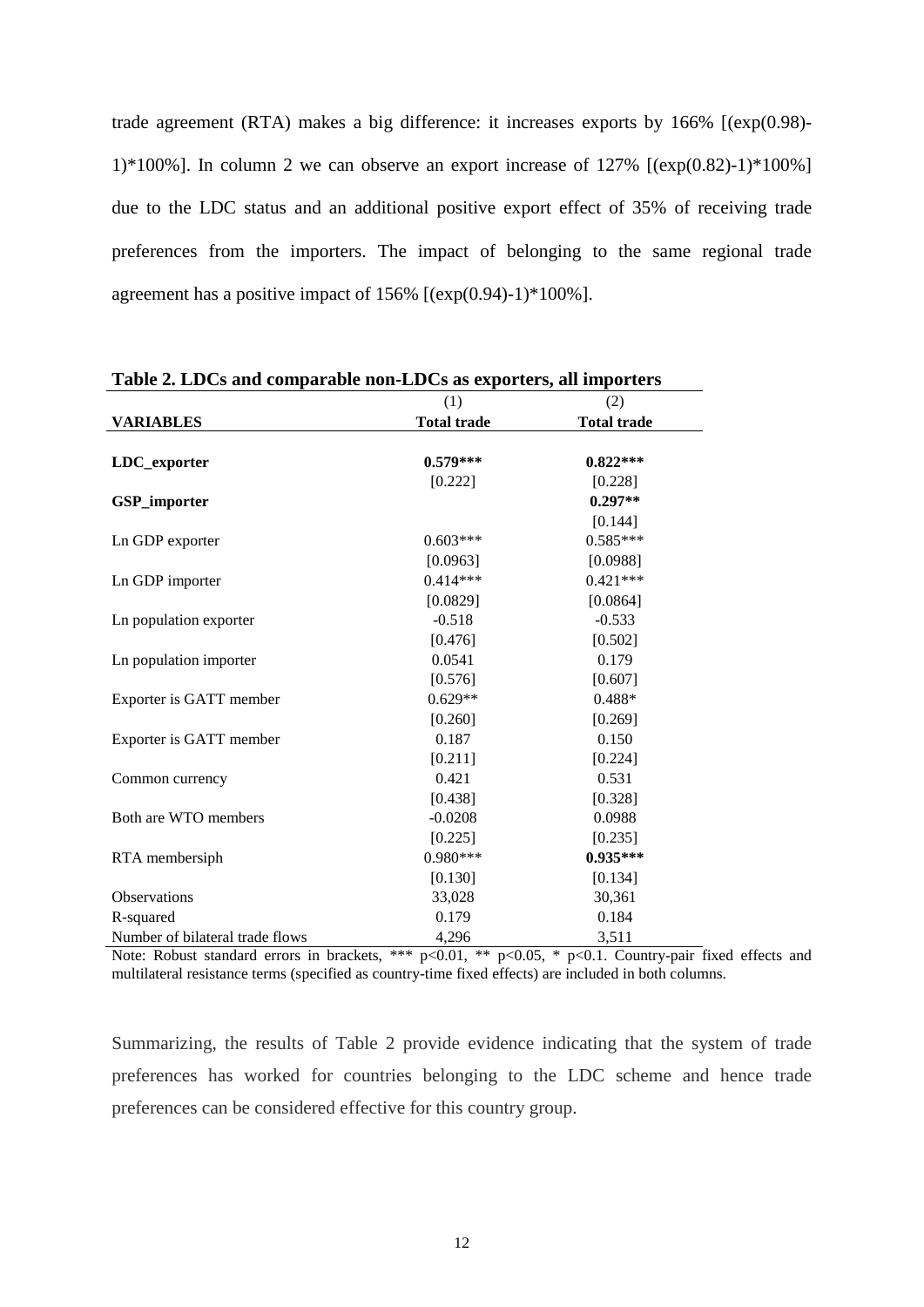#### **REFERENCES**

Anderson, J. E. (1979). A Theoretical Foundation for the Gravity Equation. *American Economic Review*, 69, 106-116.

Anderson, J.E. and Van Wincoop, E. (2003). Gravity with Gravitas: A Solution to the Border Puzzle. *American Economic Review,* 93, 170-192.

Bergstrand, J.H. (1985). The Gravity Equation in International Trade: Some Microeconomic Foundations and Empirical Evidence. *The Review of Economics and Statistics*, 67, 474-481.

Bergstrand, J.H. (1989). The Generalized Gravity Equation, Monopolistic Competition, and the Factor-Proportions Theory in International Trade. *The Review of Economics and Statistics*, 71(1), 143-153.

Bergstrand, J.H. (1990). The Heckscher-Ohlin-Samuelson Model, the Linder Hypothesis and the Determinants of Bilateral Intra-industry Trade. *The Economic Journal*, 100, 1216-1229.

Brenton, P. and Ikezuki, T. (2004). The Initial and Potential Impact of Preferential Access to the U.S. Market under the African Growth and Opportunity Act," World Bank Policy Research Working Paper no. 3262 (2004).

Calí, M. and Te Velde, D.W. (2011). Does Aid for Trade Really Improve Trade Performance? *World Development*, 39(5), 725-740.

Candau, F. and Jean; S. (2009). What Are European Union Trade Preferences Worth for Sub-Saharan African and Other Developing Countries?", in *Trade Preference Erosion: Measurement And Policy Response,* in Hoekman, B., Martin, W. and C.A. Primo Braga. (eds.), Palgrave-McMillan and The World Bank, 2009, pp. 65-102.

Carrère, C. (2006). Revisiting the effects of regional trade agreements on trade flows with proper specification of the gravity model, [European Economic Review,](http://ideas.repec.org/s/eee/eecrev.html) 50(2), 223-247.

Cheng, I-H. And Wall, H.J. (2005) Controlling for Heterogeneity in Gravity Models of Trade and Integration. *Federal Reserve Bank of St. Louis Review*, 87(1), 49-63.

Cipollina, M. and Salvatici, L. (2008). Trade Impact of EU Preferences"; PUE & PIEC; Working Paper 10/2008; Università della Calabria.

Deardorff, A.V. (1998). *Determinants of Bilateral Trade: Does Gravity Work in a Neoclassical World?*, in: Jeffrey A. Frenkel, ed. , The Regionalization of the World Economy. Chicago: University of Chicago Press.

Feenstra, R. (2004). *Advanced International Trade: Theory and Evidence.* Princeton: Princeton University Press.

Feenstra, R., Markusen, J. and Rose, A. (2001). Using the Gravity Equation to Differentiate among Alternative Theories of Trade. *Canadian Journal of Economics,* 34(2), 430-447.

Frazer, G. and van Biesebroeck, J. (2010). Trade Growth under the African Growth and Opportunity Act. *Review of Economics and Statistics*, 92(1), 128-144.

Gibbon, P. (2003). The African Growth and Opportunity Act and the Global Commodity Chain for Clothing. *World Development* 31:1 (2003), 1809–1827.

Gil-Pareja, S., Llorca-Vivero, R. And Martínez-Serrano, J.A. (2014). Do Nonreciprocal Preferential Trade Agreements Increase Beneficiaries' Exports? *Journal of Development Economics*, 107, 291-304.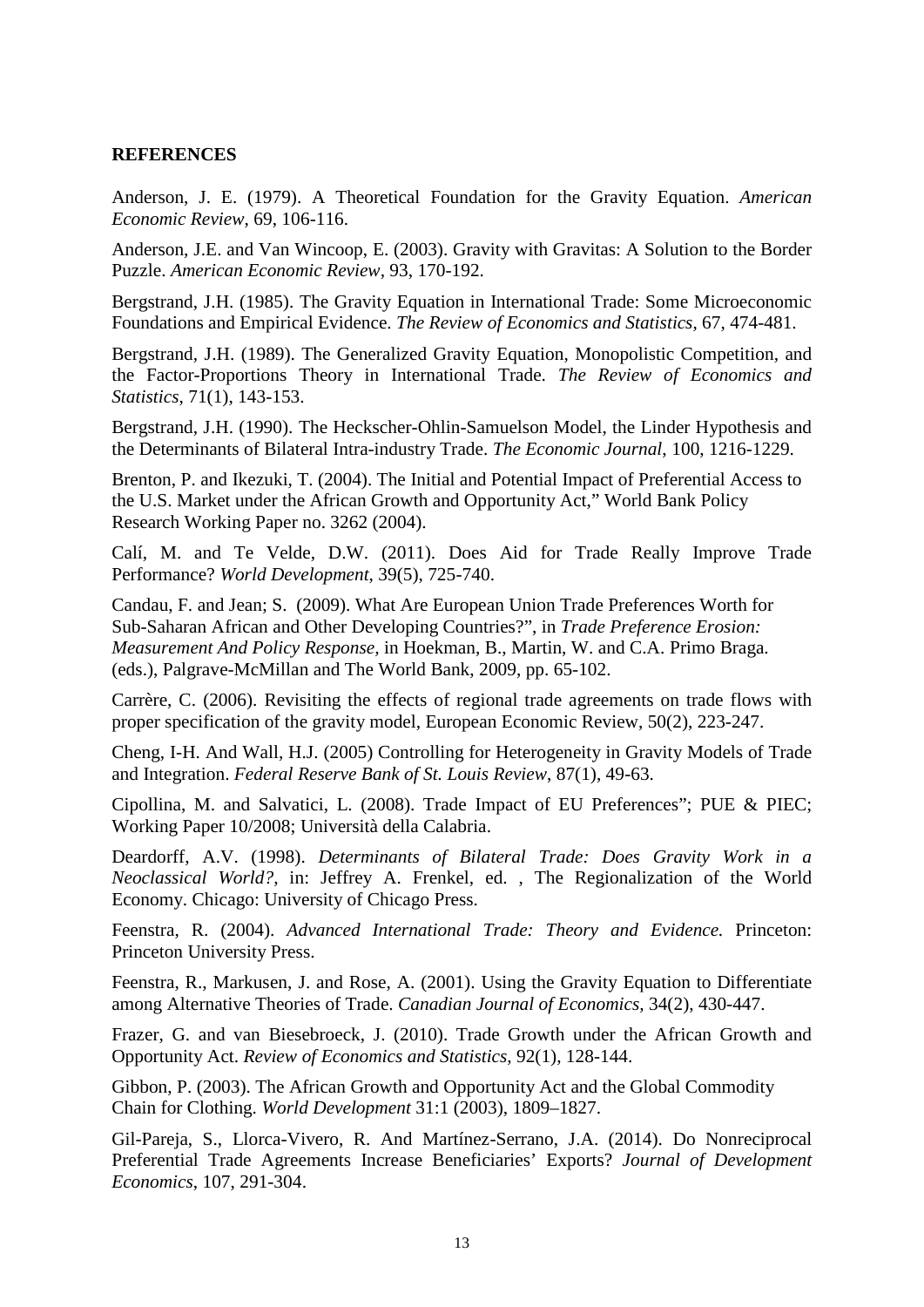Harrison, A. (2014). Accountability: Trade. Unpublished Manuscript.

Haveman, J. and Hummels, D. (2004). Alternative Hypotheses and the Volume of Trade: The Gravity Equation and the Extent of Specialization. *Canadian Journal of Economics*, 37(1), 199-218.

Helble, M., Mann, C. And Wilson, J. S. (2012). Aid for Trade Facilitation. *Review of World Economics*/*Weltwirtschaftliches Archiv*, 148 (2), 357-376.

Helpman, E. (1987). Imperfect Competition and International Trade: Evidence from Fourteen Industrial Countries. *Journal of the Japanese and International Economies*, 1(1), 62-81.

Helpman, E., Melitz, M. and Rubinstein, Y. (2008). Estimating Trade Flows: Trading Partners and Trading Volumes. *Quarterly Journal of Economics*, 123(2), 441-487.

Herz, B. and Wagner, M. (2011). The Dark Side of the Generalized System of Preferences. *Review of International Economics*, 19, 763-775.

Ito, T. (2013). Did the LDC countries benefit from Duty-free Quota-free access to the Japanese market?" Working Paper, 2013.

Ivanic, M., Mann, C. and Wilson, J. (2006). Aid for Trade Facilitation. OECD. Unpublished Manuscript.

Johansson, L.M. and Pettersson, J. (2009). Tied Aid, Trade-Facilitating Aid or Trade-Diverting Aid? Working Paper 2009:5, Department of Economics, Uppsala University.

Mattoo, A., Roy, D. and Subramanian; A. (2003). The Africa Growth and Opportunity Act and Its Rules of Origin: Generosity Undermined? *World Economy* 26:6 (2003), 829–851.

Mátyás, L. (1997). Proper Econometric Specification of the Gravity Model. *The World Economy*, 20(3), 363-368.

Munemo, J., Bandyopaghyay, S. and Basistha, A. (2007). Foreign Aid and Export Performance: A Panel Data Analysis of Developing Countries. Chapter 21, in: Ed. S. Lahiri, Theory and Practice of Foreign aid, Vol.1, 421-433, Elsevier, Amsterdam, Oxford.

Nilsson, L. and Matsson, N. (2009). Truths and Myths about the Openness of EU Trade Policy and the Use of EU Trade Preferences", Document by European Commission, Directorate General for Trade; Brussels.

Nissanke, M. and Thorbecke, E. (2010). Comparative Analysis of the Globalization-Poverty Nexus in Asia, Latin America, and Africa. In M. Nissanke & E. Thorbecke (Eds.). *The Poor under Globalization in Asia, Latin America and Africa*. Oxford University Press.

OECD (2008). Development Co-Operation Report 2007. OECD Journal on Development, OECD, Paris.

Özden, C. and Reinhardt, E. (2003). The Perversity of Preferences: GSP and Developing Countries Trade Policies, 1976-2000. Policy Research Working Paper 2955, WPS 2955, World Bank.

Portugal-Perez, A. and Wilson, J. (2009). Why Trade Facilitation Matters to Africa. *World Trade Review*, 8(3), 379-416.

Redding, S. and Venables, A. (2004). Economic Geography and International Inequality. *Journal of International Economics*, 62(1), 53-82.

Thelle, M., Jeppesen, T., Gjodesen-Lund, C. and van Biesebroeck, J. (2015). Assessment of Economic Benefits Generated by the EU Trade Regimes towards Developing Countries.